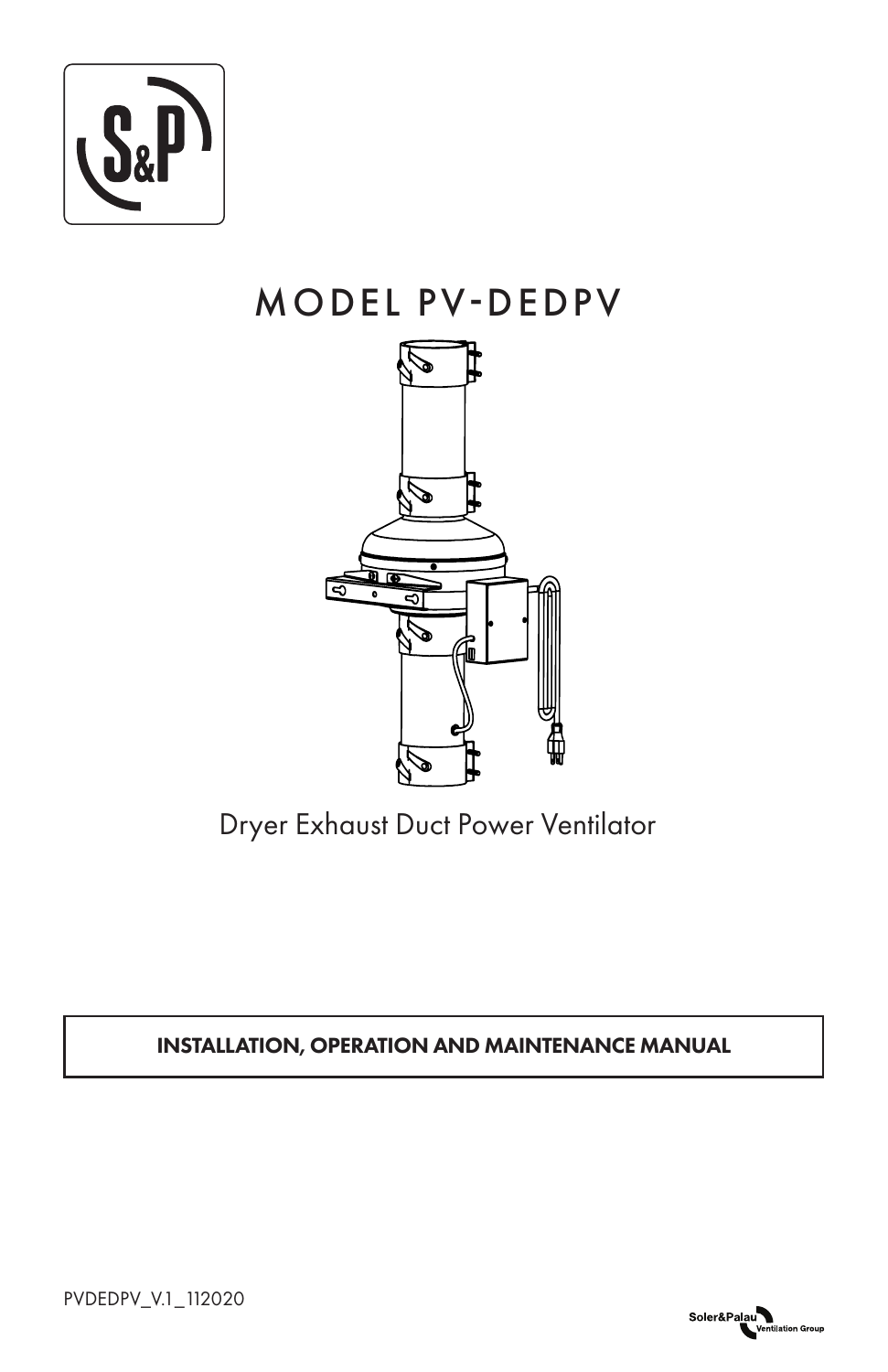#### *WARNINGS*

*READ AND SAVE THESE INSTRUCTIONS (LIRE AND CONSERVE INSTRUCTIONS). FAILURE TO COMPLY WITH INSTRUCTIONS COULD RESULT IN PERSONAL INJURY AND/OR PROPERTY DAMAGE! IMPORTANT SAFETY INSTRUCTIONS (INSTRUCTIONS IMPORTANTES POUR LA SÉCURITÉ) SAVE THESE INSTRUCTIONS (CONSERVEZ CES INSTRUCTIONS).*

WARNING (AVERTISSEMENT): TO REDUCE THE RISK OF FIRE, ELECTRIC SHOCK, OR INJURY TO PERSONS, OBSERVE THE FOLLOWING (AVERTISSEMENT — POUR REDUIRE LE RISQUE D'INCENDIE, DE CHOC ELECTRIQUE OU DE BLESSURE, RESPECTER LES CONSIGNES QUI SUIVENT):

(1) Your clothes dryer installation incorporates a dryer exhaust power ventilator (DEDPV) which may be in a different location than your dryer, such as in an attic, crawl space or basement (Votre secheuse est equipee d'un ventilateur auxiliaire qui peut etre installe loin de la secheuse, comme dans un grenier, un vide sanitaire ou un sous-sol).

(2) Your clothes dryer depends on the DEDPV for its safe and efficient operation. Operating your dryer without a functional DEDPV will result in inefficient dryer operation, excess energy consumption and a possible fire hazard. See warning on the alarm notification panel (Le ventilateur auxiliaire est essentiel au fonctionnement securitaire de la secheuse. Desactiver ce ventilateur nuira au fonctionnement de la secheuse, entrainera un augmentation de la consummation d'electricite et possiblement un risque d'incendie. Lire la mise en garde sur le panneau d'indication d'alarme).

(3) The notification/annunciator panel shall be permanently installed within the space in which the clothes dryer is installed. In the case of a dryer installed in an alcove provided with a door or doors the notification/annunciator panel shall be installed within the alcove or be installed immediately adjacent to the doors of the alcove. The notification/annunciator panel shall be located where it will be readily visible after the dryer is installed without having to open any doors other than those necessary to access the dryer (Le panneau d'alarme doit etre installe de facon permanente dans l'espace ou se trouve la secheuse. Si la secheuse est installee dans une alcove fermee par une porte, le panneau d'alarme doit etre installe dans l'alcove ou a proximite immediate de la porte de l'alcove. Le panneau d'alarme doit etre visible une fois la secheuse installee sans avoir a ouvrir une porte autre que celle donnant acces a la Secheuse).

(4) LED Indicator Light: A flashing light or no light indicates failure of the DEDPV. Immediately stop using clothes dryer until DEDPV has been serviced, repaired or replaced. A constantly illuminated light indicates normal DEDPV operation.

(5)RISK OF FIRE. This Clothes Dryer installation includes a Dryer Exhaust Duct Power Ventilator (DEDPV).

(6) NE PAS UTILISER LA SECHEUSE SI UNE ALARME RETENTIT OU UN MESSAGE D'ERREUR VISUEL S'ALLUME. APPELEX UN REPARTEUR.

(7) RISQUE D'INCENDIE. CETTE SECHEUSE EST DOTEE D'UN VENTILATEUR AUXILIAIRE. UN SIGNAL LUMINEUX CLIGNOTANT OU L'ABSENCE DE SIGNAL LUMINEUX INDIQUE UNE DEFAILLANCE DU VENTILATEUR AUXILIAIRE. CESSER IMMEDIATEMENT D'UTILISER LA SECHEUSE JUSQU'A CE QUE LE VENTILATEUR AIT ETE REPARE. UN SIGNAL LUMIINEUX PERMANENT INDIQUE QUE LE VENTILATEUR AUXILIAIRE FONCTIONNE CORRECTEMENT. NE PAS RETIRER NI COUVRIR CE PANNEAU.

(8) Use this unit only in the manner intended by the manufacturer. If you have questions, contact the manufacturer.

(9) Before servicing or cleaning unit, switch power off at service panel and lock the service disconnecting means to prevent power from being switched on accidentally. When the service disconnecting means cannot be locked, securely fasten a prominent warning device, such as a tag, to the service panel.

(10) Installation work and electrical wiring must be done by qualified person(s) in accordance with all applicable electrical and mechanical building codes and standards, including fire-rated construction.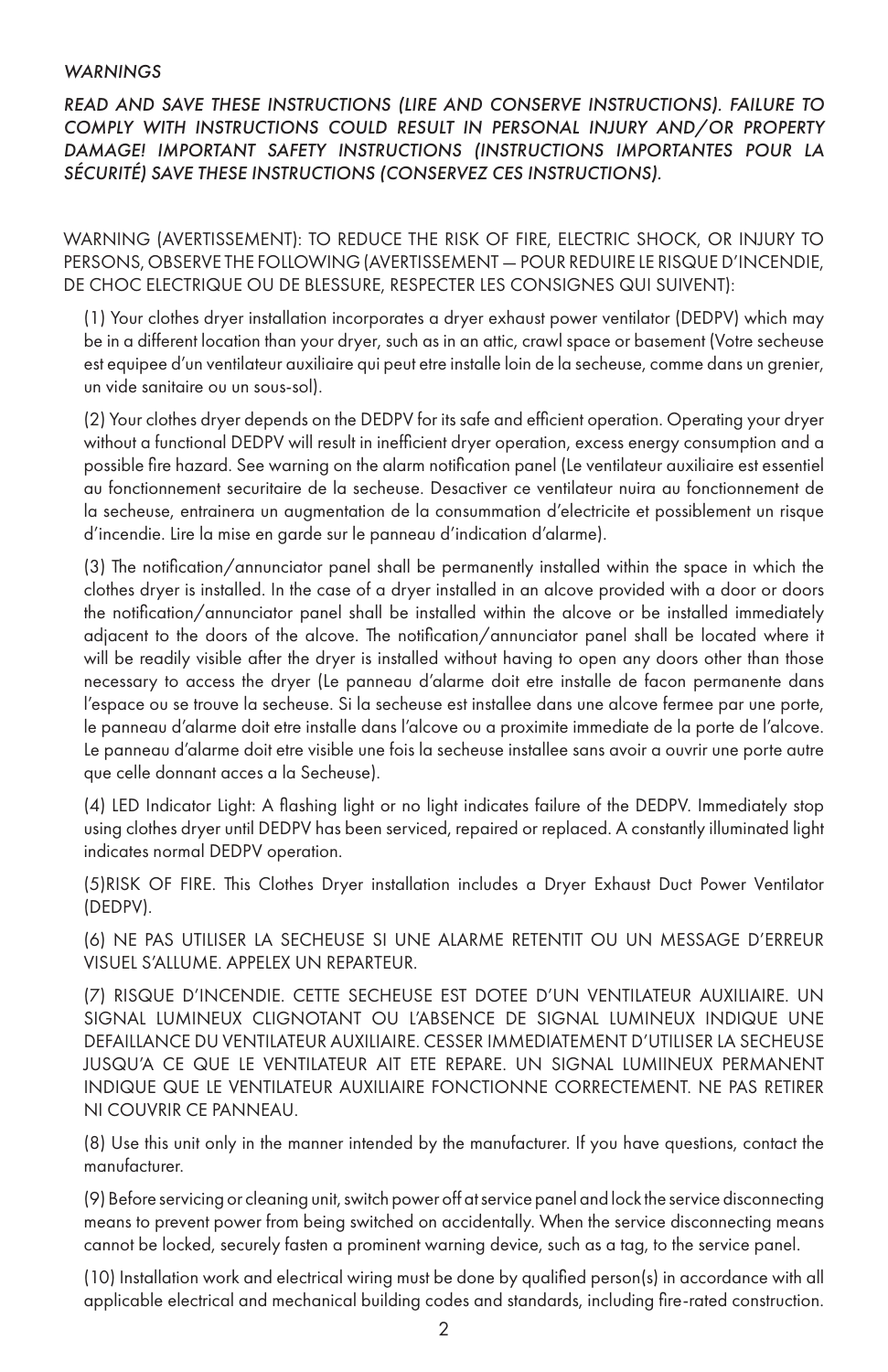Installation work and electrical wiring must be inspected and accepted by local authorities having jurisdiction.

(11) Sufficient air is needed for proper combustion and exhausting of gases through the flue (chimney) of fuel burning equipment to prevent back drafting. Follow the heating equipment manufacturer's guideline and safety standards such as those published by the National Fire Protection Association (NFPA), and the American Society for Heating, Refrigeration and Air Conditioning Engineers (ASHRAE), and the local code authorities.

(12) When cutting or drilling into wall or ceiling, do not damage electrical wiring and other hidden utilities.

(13) Ducted fans must always be vented to the outdoors.

(14) To avoid motor bearing damage and noisy and/or unbalanced impellers, keep drywall spray, construction duct, etc. off power unit.

(15) Not for Use in Kitchens.

# CAUTION (ATTENTION):

(1) For General Ventilating Use Only. Do Not Use To Exhaust Hazardous Or Explosive Materials and Vapors.

(2) Do not exhaust air in excess of 75 C(167 F).

(3) Do not install less than 5 linear feet (1.52 linear meters) or more than 40 linear feet (12.2 linear meters) from clothes dryer exhaust outlet.

(4) A secondary lint trap must be installed between the clothes dryer and the (DEDPV) if the (DEDPV) is located less than 15 linear feet (4.6 linear meters) from the exhaust of the clothes dryer.

(5) This fan is suitable for operation within indoor environments only.

(6) Do not install in an exhaust duct of a clothes dryer whose instructions prohibit the installation of a clothes dryer (DEDPV) (NE PAS INSTALLER DANS LE CONDUIT D'EVACUATION DE LA SECHEUSE SI LES INSTRUCTIONS INTERDISENT L'INSTALLATION D'UN VENTILATEUR AUXILIAIRE).

(7) Do not install in an exhaust duct where the equivalent duct length is < 25 feet (7.62 meters) (NE PAS INSTALLER DANS UN CONDUIT D'EVACUATION MESURANT 7,62 METRES (25PI) DE LONGUEUR OU MOINS.

(8) The PV-DEDPV is suitable to overcome a maximum equivalent duct length of 120 feet (36.58 meters) of 4 inch diameter galvanized steel duct, and to maintain an air velocity of 1200 fpm (6.10  $m/s$ ).

(9) The PV-DEDPV is suitable to overcome a minimum equivalent duct length of 30 feet (9.14 meters) of 4 inch diameter galvanized steel duct, and to maintain an air velocity of 2200 fpm (11.2 m/s).

(10) The PV-DEDPV is suitable for use with gas or electric clothes dryers.

(11) Insulated dryer duct shall not be used upstream of the ventilator.

(12) The ventilator must NOT be used in conjunction with high output dryers.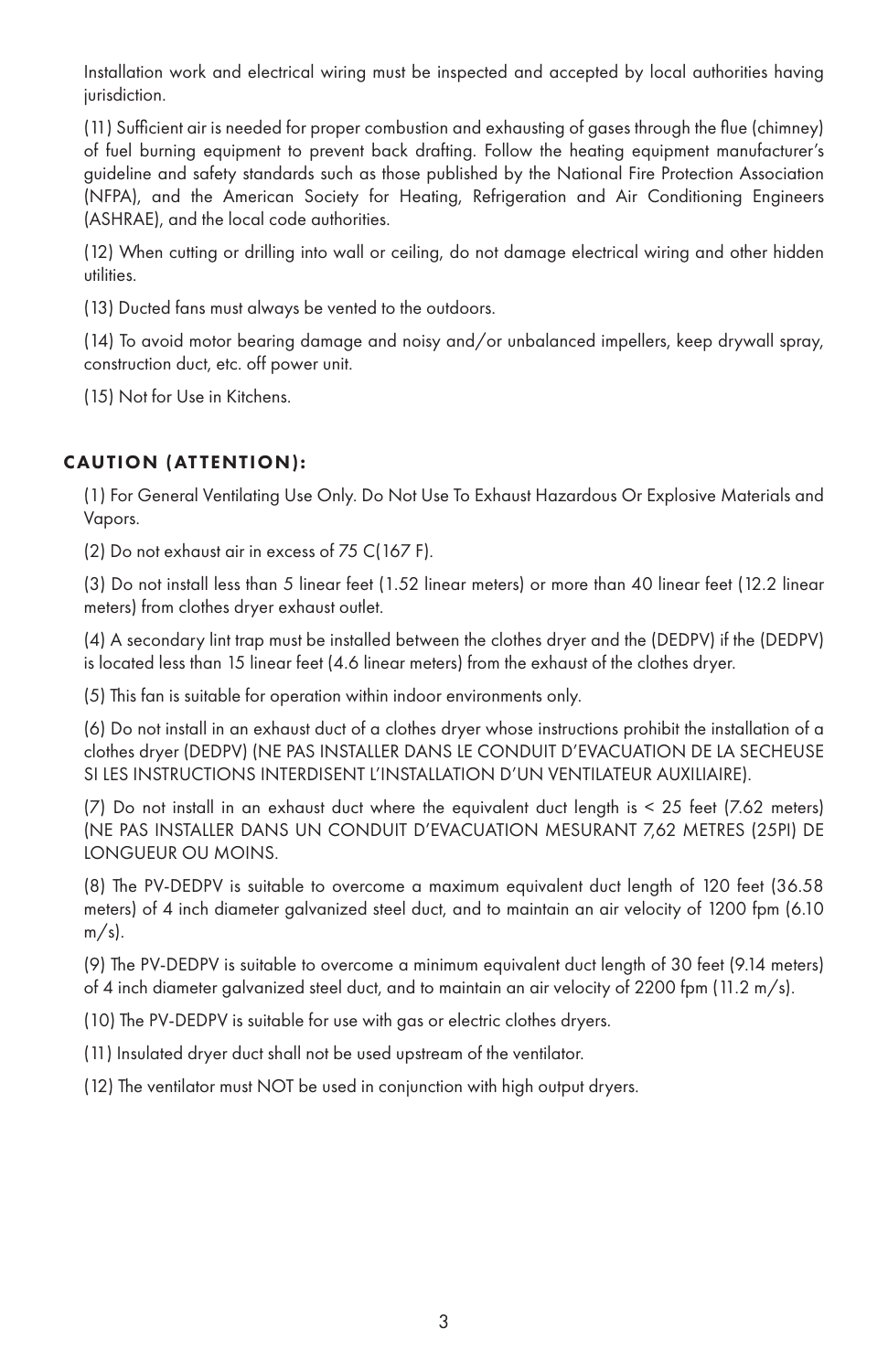# PRE-INSTALLATION INSPECTION

The PV-DEPV has been manufactured in accordance with rigorous standards of production. All the components have been checked and tested at the end of the manufacturing process. We recommend that you check the following after receiving this product:

- (1) The correct size has been received.
- (2) The correct model has been received.
- (3) The details on the rating label correspond to the electrical supply: voltage, frequency etc.

Remove the unit from packaging and inspect for shipping damage within FIVE (5) days of receipt. If

the product is found to be damaged, immediately contact your local authorized supplier. DO NOT OPERATE THE UNIT IF DAMAGED. These instructions should be considered as a supplement to EPA standard practices, as well as all state and local building code regulations.

Before installing the product check the following points:

- (1) The fan impeller turns freely.
- (2) There are no obstructions to the airflow.

# **ENVIRONMENT**

The PV-DEDPV is suitable for operation within indoor environments only. It is suitable for environments within the temperature ranges of -40°F up to +140°F (-40°C up to +60°C).

# FAN MOUNTING

Choose a mounting location which allows maintenance accessibility and ensure the fan is oriented so that air flows in the correct direction (exhaust).

The PV-DEDPV must be mounted per the orientation diagrams below to ensure proper operation. A robust mounting bracket is included and enables easy and quick installation of the fan. Install headers (not included) bet ween the joists if necessary. Locate the fan so that the mounting bracket is centered on the headers or joists and secure with properly sized screws (not included). A minimum of 2 screws are required to mount the DEDPV.

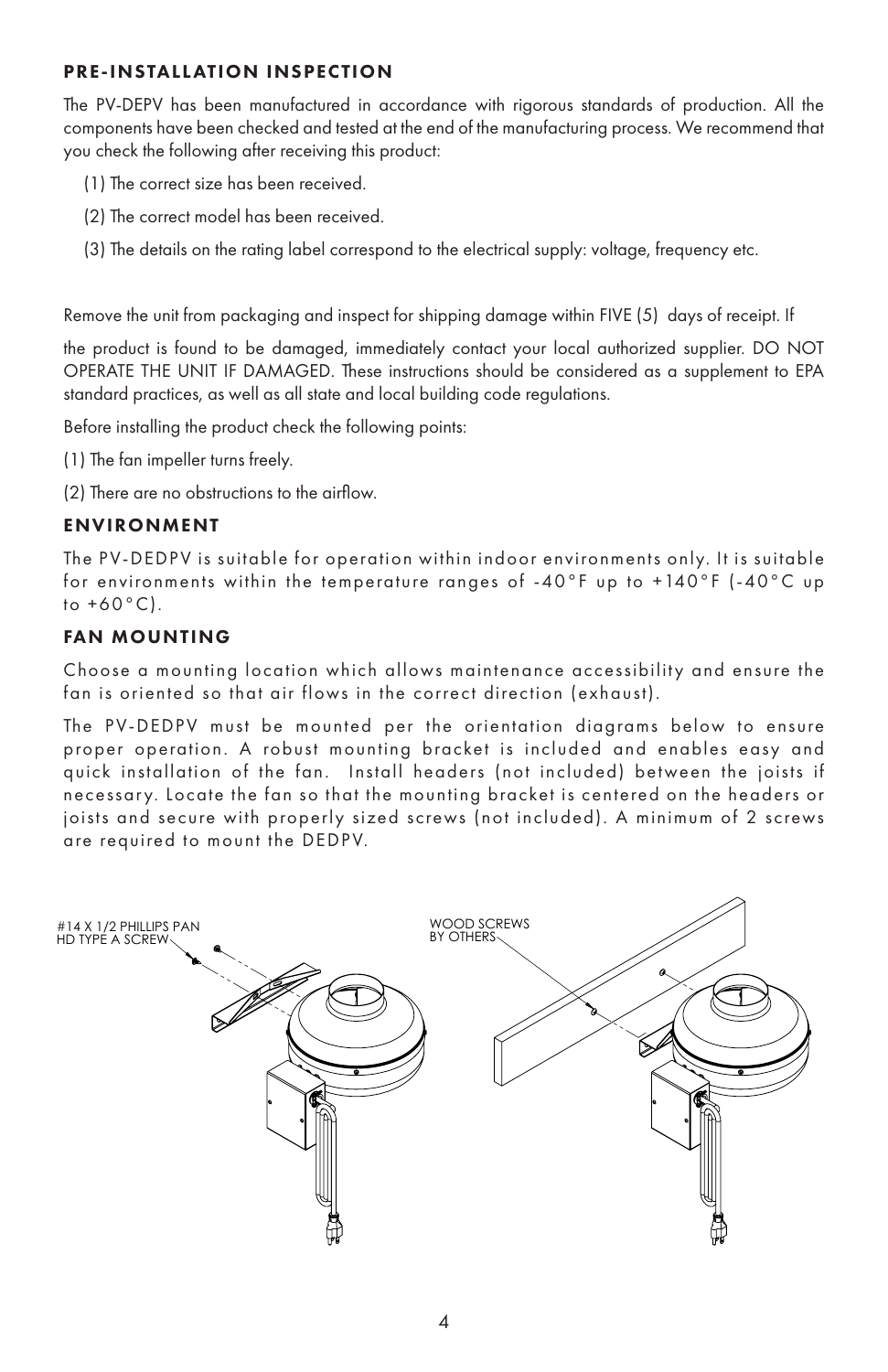

#### DUCTING

All duct and duct termination construction/location must comply with local and national building codes. The PV-DEDPV comes with (2) 8" long, 4" diameter duct cleanout sections and (4) band clamps. Ensure the duct system is designed for these components for planning and maintenance purposes.

Determine the total length of duct by adding all of the straight pieces of duct together (this includes all duct bet ween the dr yer exhaust outlet and the dryer vent cap). Then add 5 feet for every 90 degree elbow/bend, 2.5 feet for every 45 degree elbow/ bend, and 5 feet for the dryer vent cap to determine the total equivalent duct length.

Example: The dryer exhaust system consists of 50 feet of straight duct, 2 90 degree elbows, and 1 dryer vent cap.

**TING JOIST** T CLEANOUT SECTION B. 115V ELECTRIC OUTLET 6' POWER CORD BAND CLAMPS DUCT CLEANOUT SECTION PRESSURE SENSOR TUBING LED INDICATOR LIGHT 50' COMMUNICATION CABLE  $\circ$ LED INDICATOR LINT TRAP (OPTIONAL) LIGHT WALL PLATE ASSEMBLY  $\overline{\circ \circ}$  $\overline{\circ}$  $\circ$ 90 ELBOW CLOTHES DRYER

4" RIGID DUCT

90 ELBOW

WALL CAP (NO SCREEN)

50 feet of straight duct + [5 feet x 2 elbows (90 deg) = 10 equivalent feet] + 5 feet for the dryer vent cap = 65 feet, total equivalent duct length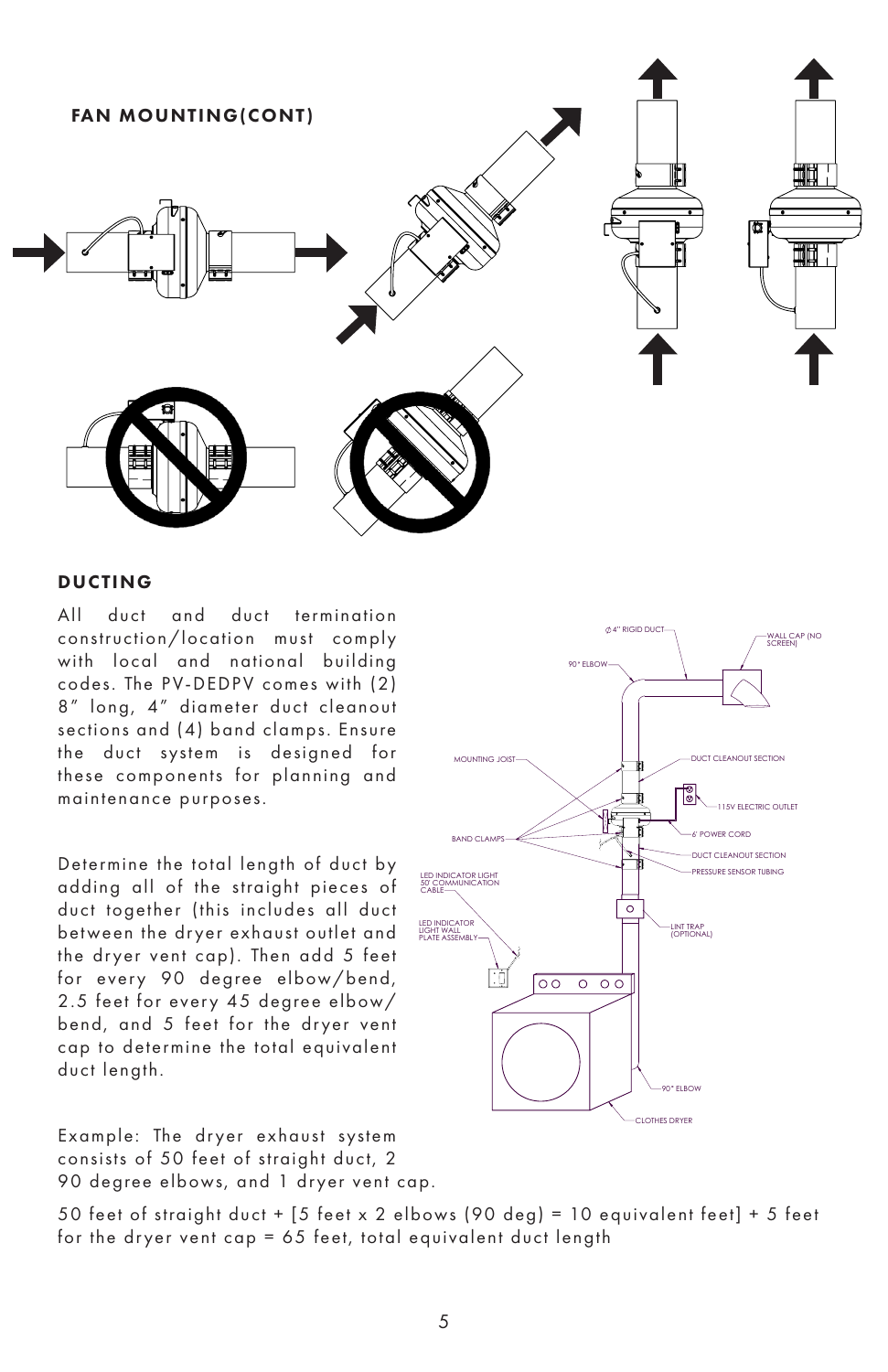Ensure the total equivalent duct length is within the minimum and maximum allowable values below.

- •MINIMUM allowable equivalent duct length: 30 feet (9.14 meters)
- MAXIMUM allowable equivalent duct length: 120 ft (36.58 meters)

• Do NOT install the DEDPV less than 5 linear ft (1.52 linear meters) or more than 40 linear feet (12.2 linear meters) from clothes dryer exhaust outlet.

• A secondary lint trap MUST be installed between the clothes dryer and the DEDPV if the DEDPV is located less than 15 linear feet (4.6 linear meters) from the clothes dryer exhaust outlet.

• A secondary lint trap SHOULD be installed between the clothes dryer and the DEDPV if the DEDPV is located less than 25 linear feet (7.6 linear meters) from the clothes dryer exhaust outlet.

S&P recommends round 4" rigid duct for best air performance and code compliance. Keep the length of duct and number of elbows to a minimum for best air performance. Duct connections and penetrations should be sealed with duct tape, duct fast-clamps, or caulk (available through your local distributor) to create an air-tight path from the clothes dryer to the building exterior.

Connect the duct to the fan with the provided band clamps and rated tape as necessar y. Do NOT use screws to connect the duct and fan. Ensure that the outlet duct is properly connected to a properly sized, low restriction dryer vent cap with weather hood and backdraft damper. Dryer vent caps shall NOT include a screen as this will cause lint buildup and fan blockage.

Drill a 3/8" hole in the duct adjacent to the fan (4-5") bet ween the fan inlet and the clothes dryer. Insert the provided grommet taking care to avoid burrs. Connect one end of the 1/4" OD clear tubing to the pressure sensor on the fan housing and insert the other end into the grommet.









**DETAIL A**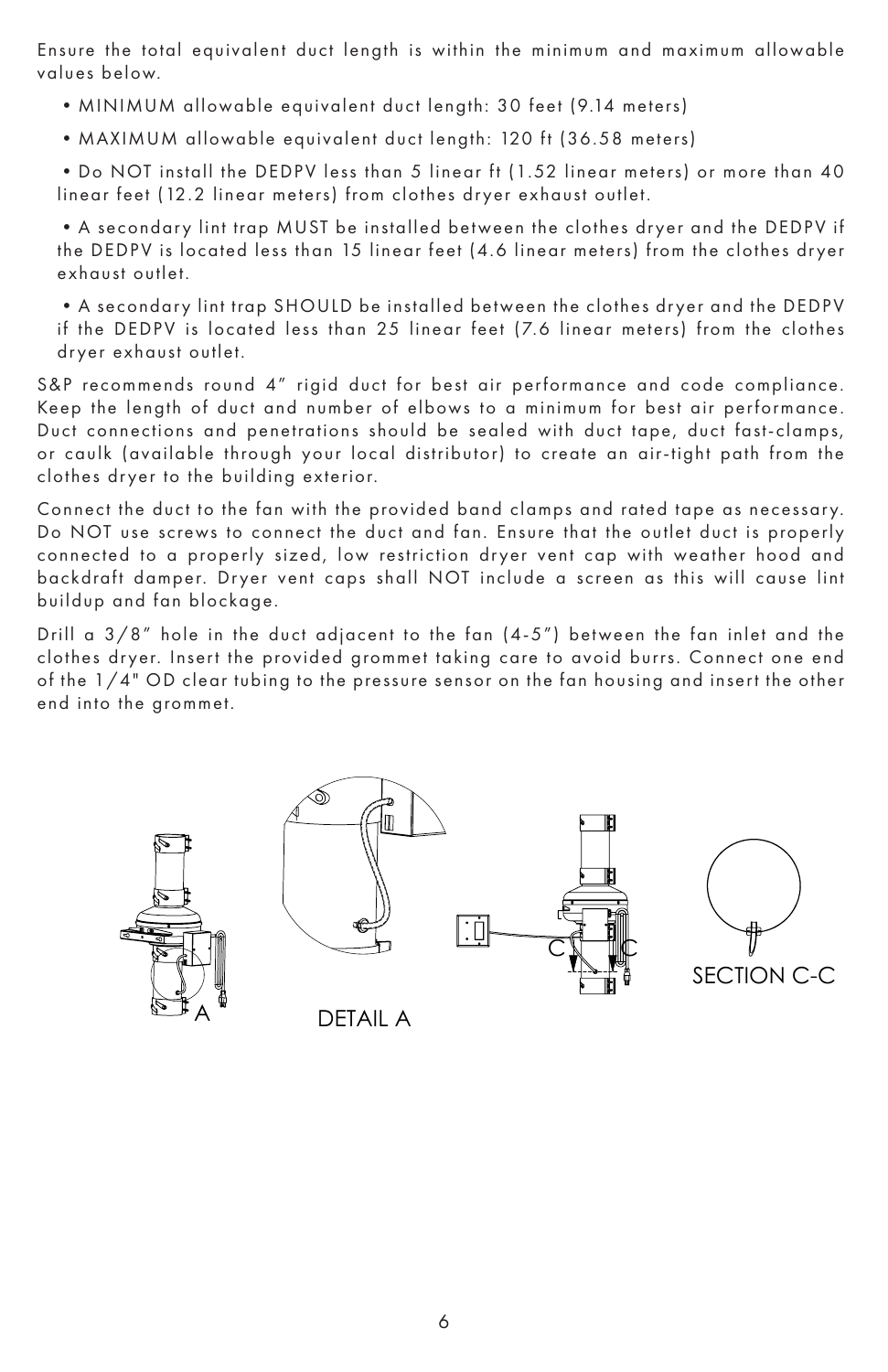#### WIRING

CAUTION: Ensure that power is turned off and locked out before making any wiring connections. The PV-DEDPV operates on a standard 120V 50/60Hz AC electrical supply. All wiring must be carried out by a qualified electrician in accordance with National Electrical Code and all applicable state and local buildings codes. Electrical connections are made at the factory per the wiring diagram below.

The PV-DEDPV is provided with a factory-wired 6' power cord and ready to be plugged into a standard 120V receptacle. The unit is provided with a LED indicator light panel and 50 feet of 2-wire communication cable. Connect the communication cable plug to the DEDPV control board and route the cable from the unit to the LED indicator light panel mounting location (in the laundry room).



| Terminal        | Description                     |  |
|-----------------|---------------------------------|--|
| R               | Fan Motor Capacitor             |  |
| M               | Fan Motor Capacitor / Fan Power |  |
| TH <sub>2</sub> | Temperature Sensor Lead 2       |  |
| TH <sub>1</sub> | Temperature Sensor Lead 1       |  |
| ı               | Voltage Hot (120Vac)            |  |
| N1              | Voltage Neutral (120Vac)        |  |
| N <sub>2</sub>  | <b>Fan Motor Neutral</b>        |  |
| H1              | Hall Sensor Voltage             |  |
| H <sub>2</sub>  | Hall Sensor Signal Output       |  |
| H <sub>3</sub>  | Hall Sensor Ground              |  |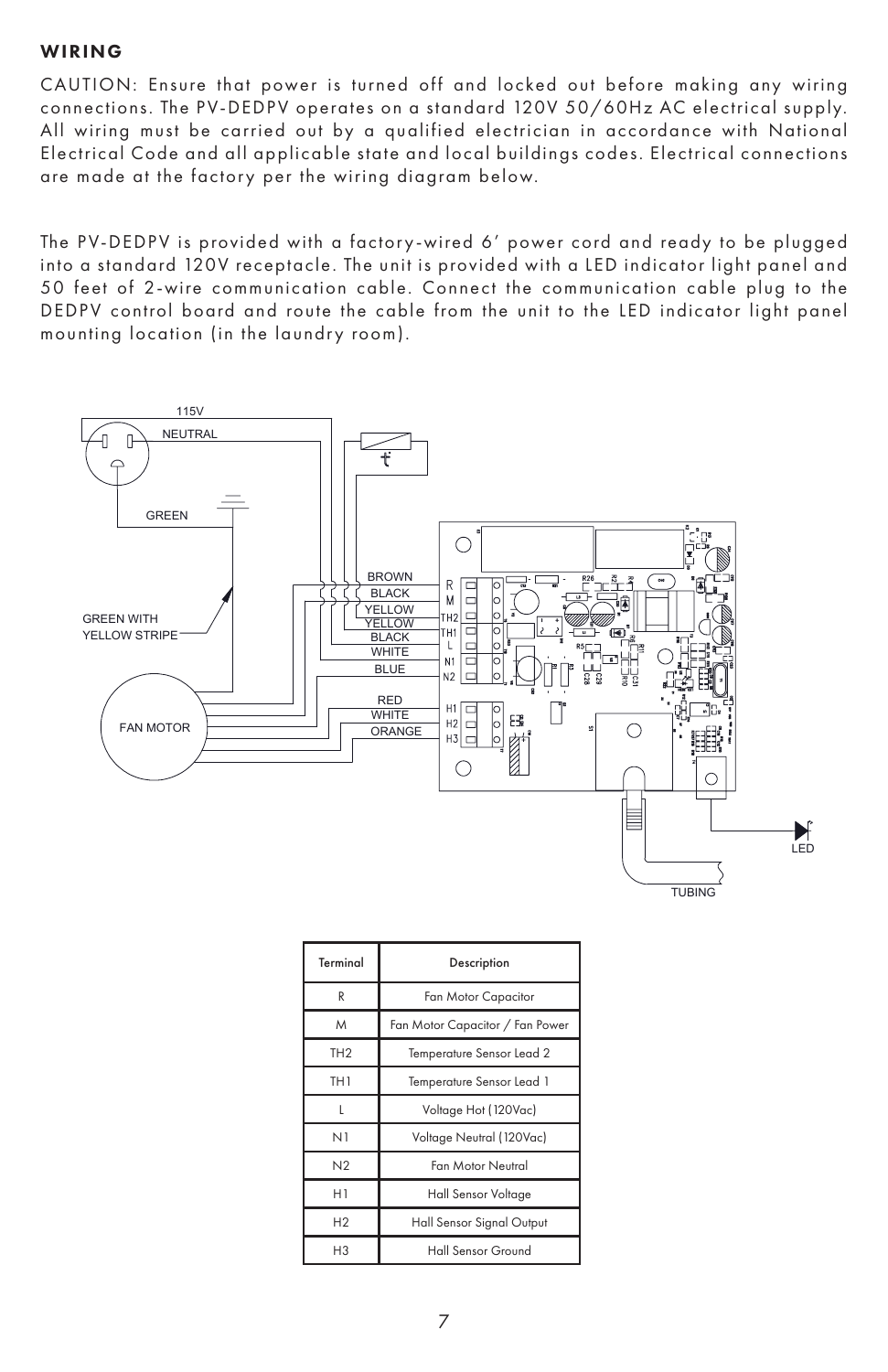# **OPERATION**

The PV-DEDPV is a pressure sensing fan and operates automatically once positive pressure (0.08" w.g. from the clothes dryer) is sensed for more than 10 seconds. Once activated, the DEDPV will continue operating until positive pressure from the clothes dryer is no longer present. The DEDPV will then continue operating for 5 minutes in a "cool down" period. The ventilator includes a "one shot" thermal fuse (196 F, 91 C) located inside the fan to immediately shut off power to the motor in case of a dryer fire. The PV-DEDPV is equipped with a low voltage LED indicator light panel. This panel indicates whether the fan is operating correctly. Ensure that the panel is connected to the fan PCB with the 50' of communication wire provided. See table below for fan operation indicators. If further assistance is required, please contact our Support Services department.

WARNING: A flashing red light or no light indicates failure of the DEDPV. Immediately stop using clothes dryer until DEDPV has been serviced, repaired or replaced. A constantly illuminated green light indicates normal DEDPV operation.

| <b>LED Color</b> | <b>LED Light Function</b>             | <b>Fan Operation</b>                                                                                                                                                                                                             |
|------------------|---------------------------------------|----------------------------------------------------------------------------------------------------------------------------------------------------------------------------------------------------------------------------------|
| Green            | Solid                                 | Normal operation                                                                                                                                                                                                                 |
| Red              | Flashing, once every 5 seconds        | Fan speed is below normal indicating<br>possible lint buildup causing the impel-<br>ler to drag. Inspect the fan immediately.                                                                                                    |
| Red              | Flashing, twice every 5 seconds       | Fan speed is above normal indicat-<br>ing possible duct blockage due to lint<br>buildup. Inspect the fan and duct system<br>immediately.                                                                                         |
| Red              | Flashing, three times every 5 seconds | Fan speed is zero indicating a locked<br>rotor condition. Inspect the fan im-<br>mediately.                                                                                                                                      |
| Red              | Flashing, once every 1 second         | Fan temperature has exceeded the max<br>allowable temperature (196 F, 91 C),<br>removing the electrical power supply<br>to the fan permanently. Inspect the fan,<br>duct system, and dryer immediately.<br>Replace thermal fuse. |

Mount the LED indicator light panel in the 2 gang wall plate provided and mount the wall plate so that it can be seen in the dryer area (refer to page 5-7 for mounting location requirements). Ensure the wiring connections are correct. The panel can be mounted directly to the wall. Ensure that the WARNING label is applied to the open area on the wall plate.

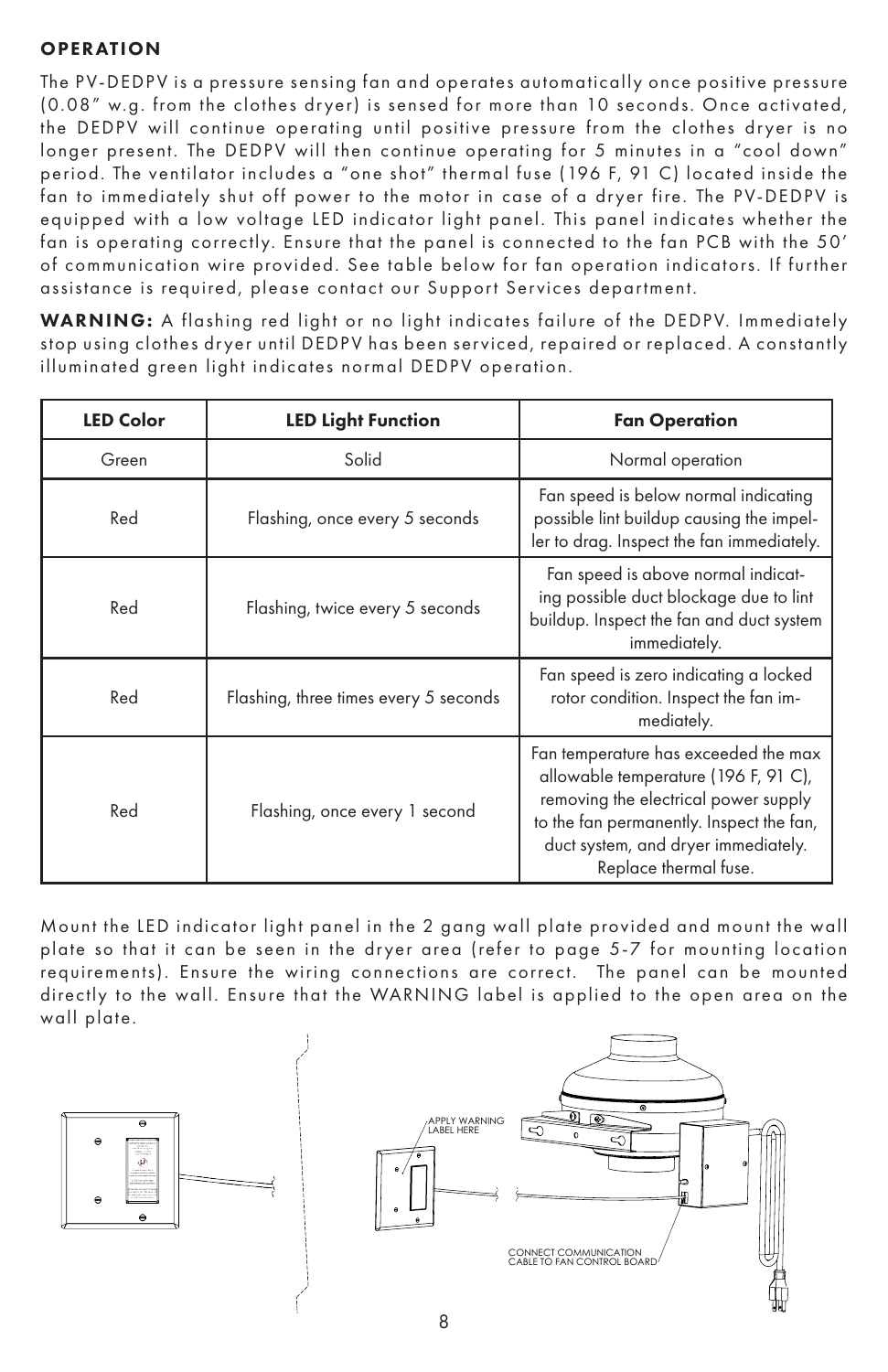# MAINTENANCE

CAUTION: BEFORE CARRYING OUT ANY MAINTENANCE OR SERVICING, ENSURE THE UNIT IS DISCONNECTED FROM THE MAIN ELECTRICAL SUPPLY.

All PV-DEDPV fans incorporate sealed for life bearings and therefore do not require any lubrication. S&P recommends inspection of the fan at least once every six (6) months to avoid excessive accumulation of lint, duct, or dirt on the impeller, but this can vary depending on clothes dryer usage. To inspect and maintain/clean the unit disconnect from the electrical supply. Loosen the band clamps and remove the fan from the duct. Compressed air or a vacuum can be used to remove any lint buildup from the fan. If any debris is evident on the impeller clean with a damp (not wet) cloth. DO NOT USE any detergents or abrasive materials for cleaning. Reinstall the fan and tighten the band clamps, ensuring the fan is properly oriented and the duct connections are sealed.



# EXPLODED VIEW

#### WARRANTY

S&P USA - S&P Canada warrant that the PV-DEDPV fan will be free from defective materials and workmanship for the period of (5) years from the date of original purchase. In the event that we find any part is defective the product will be repaired or, in the Company 's discretion, replaced without charge provided that the product has been installed in accordance with the enclosed instructions and all applicable EPA Standards and state and local building codes.